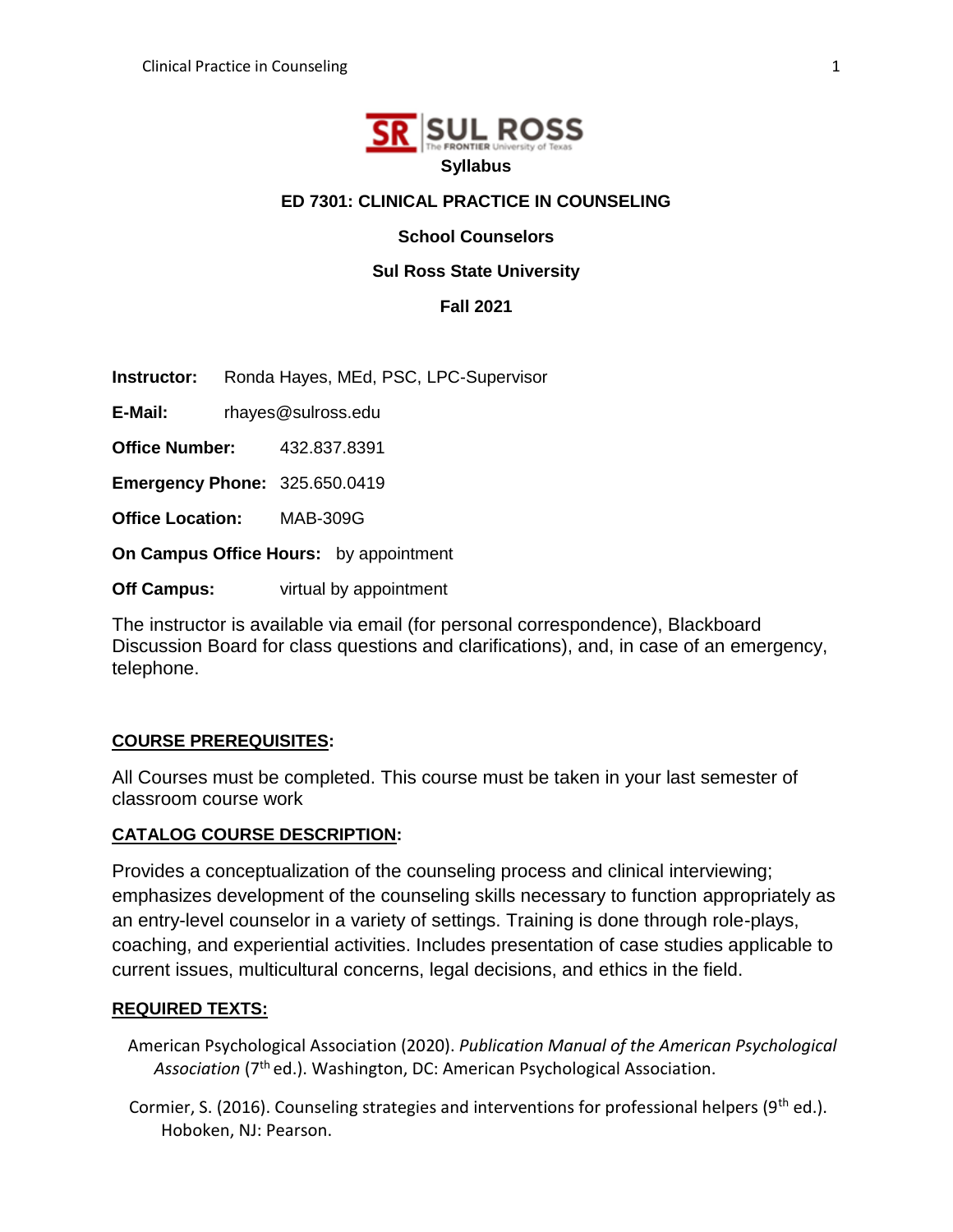Young, M. E. (2021). Learning the art of helping: Building blocks and techniques (7<sup>th</sup> ed.). Hoboken, NJ: Pearson.

#### **TExES STANDARDS**:

TEXES standards addressed in this course are:

**Standard I. Learner-Centered Knowledge:** The certified school counselor has a broad knowledge base.

**Standard II. Learner-Centered Skills**: The certified school counselor applies the knowledge base to promote the educational, personal, social, and career development of the learner.

**Standard III. Learner-Centered Process:** The certified school counselor participates in the development, monitoring, and evaluation of a developmental school guidance and counseling program that promotes learners' knowledge, skills, motivation, and personal growth.

**Standard IV. Learner-Centered Equity and Excellence for All Learners:** The certified school counselor promotes academic success for all learners by acknowledging, respecting, and responding to diversity while building on similarities that bond all people.

**Standard V. Learner-Centered Communications**: The certified school counselor, an advocate for all students and the school, demonstrates effective professional and interpersonal communication skills.

**Standard VI. Learner-Centered Professional Development:** The certified school counselor continues professional development, demonstrating a commitment to learn, to improve the profession, and to model professional ethics and personal integrity.

| <b>Standard</b> | <b>Description</b>                     | <b>Assignment</b> | <b>Assessment</b> | <b>SLO</b> |
|-----------------|----------------------------------------|-------------------|-------------------|------------|
| I. (1)          | the history and philosophy of          | Case              | Comprehensive     | <b>SLO</b> |
|                 | counseling                             | Conceptualization | Exam              | 1,2,3      |
| 1. (2)          | counseling and consultation theories   | Case              | Comprehensive     | <b>SLO</b> |
|                 | and practices                          | Conceptualization | Exam              | 1,2,3      |
| 1. (5)          | assessment principles and              | Case              | Comprehensive     | <b>SLO</b> |
|                 | procedures, including the              | Conceptualization | Exam              | 1,2,3      |
|                 | appropriate use of tests, test         |                   |                   |            |
|                 | interpretation, and test results       |                   |                   |            |
| 1. (14)         | counseling-related research            | Case              | Comprehensive     | <b>SLO</b> |
|                 | techniques and practices               | Conceptualization | Exam              | 1,2,3      |
| II. (7)         | participate in the selection, use, and | Case              | Comprehensive     | <b>SLO</b> |
|                 | interpretation of assessments and      | Conceptualization | Exam              | 1,2,3      |
|                 | assessment results                     |                   |                   |            |
| III. (3)        | use both preventive and intervening    | Case              | Comprehensive     | <b>SLO</b> |
|                 | strategies to address the concerns     | Conceptualization | Exam              | 1,2,3      |
|                 | of learners and to help them clarify   |                   |                   |            |
|                 | problems and situations, set goals,    |                   |                   |            |
|                 | explore options, and implement         |                   |                   |            |
|                 | change                                 |                   |                   |            |
| IV. $(1)$       | understand learner differences,        | Case              | Comprehensive     | <b>SLO</b> |
|                 | including those related to cultural    | Conceptualization | Exam              | 1,2,3      |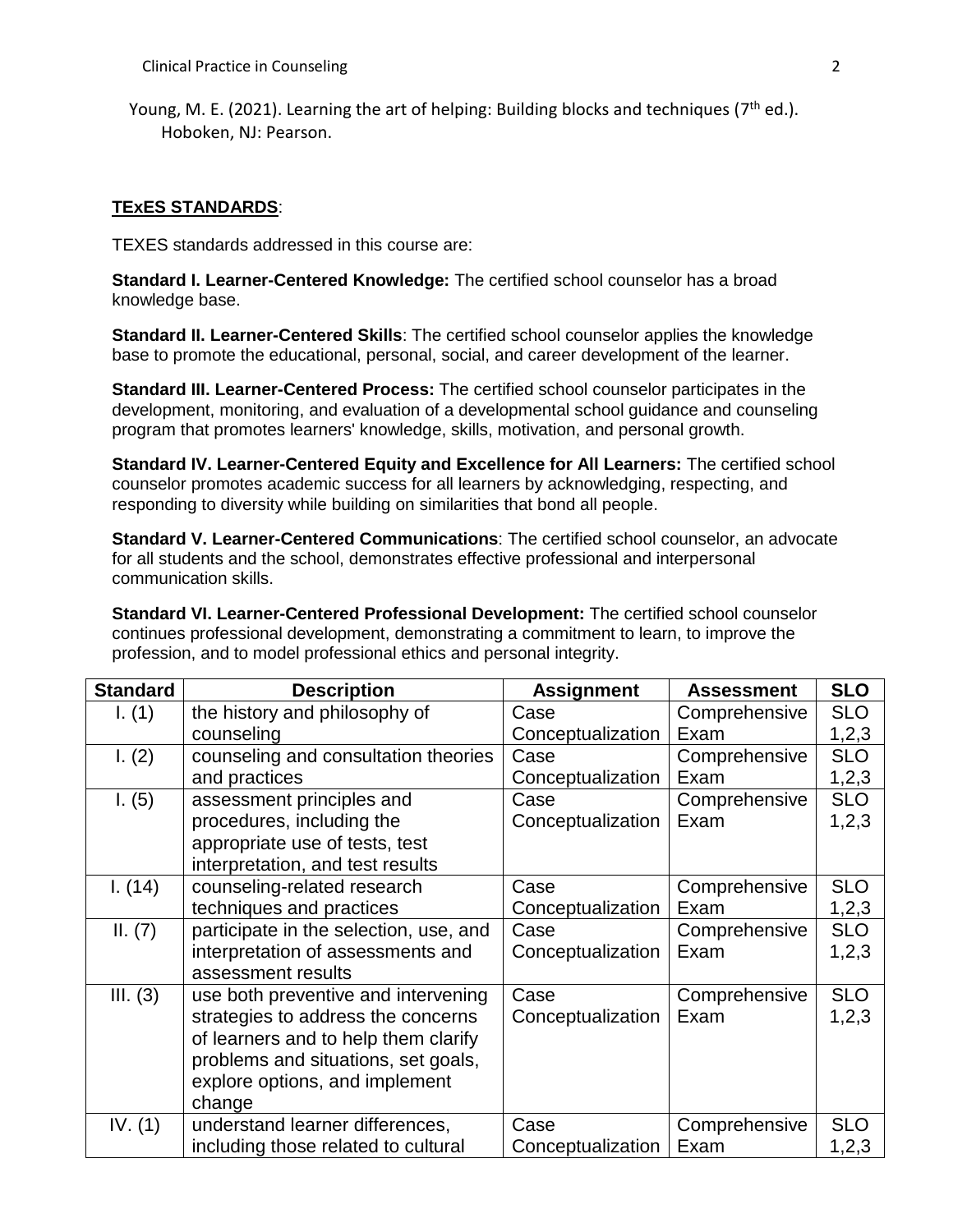| <b>Standard</b> | <b>Description</b>                                                                                                                                                                                                      | <b>Assignment</b>         | <b>Assessment</b>     | <b>SLO</b>          |
|-----------------|-------------------------------------------------------------------------------------------------------------------------------------------------------------------------------------------------------------------------|---------------------------|-----------------------|---------------------|
|                 | background, gender, race, ethnicity,<br>socio-economic levels, academic<br>ability, and learning styles, and<br>know ways to create and maintain a<br>positive school environment that is<br>responsive to all learners |                           |                       |                     |
| IV. $(5)$       | understand how environment and<br>behavior may impact or influence<br>individual learners                                                                                                                               | Case<br>Conceptualization | Comprehensive<br>Exam | <b>SLO</b><br>1,2,3 |
| IV. $(7)$       | understand how family values,<br>group membership, and culture<br>intersect                                                                                                                                             | Case<br>Conceptualization | Comprehensive<br>Exam | <b>SLO</b><br>1,2,3 |
| V. (1)          | demonstrate effective<br>communication through oral, written,<br>and nonverbal expression                                                                                                                               | Case<br>Conceptualization | Comprehensive<br>Exam | <b>SLO</b><br>1,2,3 |
| VI. (1)         | use reflection, self-assessment,<br>and interactions with colleagues to<br>promote personal professional<br>development                                                                                                 | Case<br>Conceptualization | Comprehensive<br>Exam | <b>SLO</b><br>1,2,3 |

## **TExES COMPETENCIES**:

Student knowledge and application of the four domains and 10 competencies are required for students to successfully pass the TExES. In other words, the domains and competencies are test specific and will be addressed when students take the following test. In order to help students with this task, all school counseling students are required to spend six hours in the Certify Teacher school counseling practice test site. A minimum score of 85% must be made on each of the 10 competencies tested before Sul Ross State University can submit approval for the student to take the TExES.

TExES competencies addressed in this course are:

## **DOMAIN I—KNOWLEDGE OF LEARNERS**

**Competency 001 (Human Development and Learning**

**Competency 002 (Diversity and Cultural Competence)**

**DOMAIN II—THE COMPREHENSIVE SCHOOL COUNSELING PROGRAM** 

**Competency 003 (Guidance)**

 **Competency 004 (Responsive Services)**

**Competency 005 (Individual Planning)**

**Competency 006 (Systems Support)**

## **DOMAIN III—THE PROFESSIONAL SCHOOL COUNSELOR**

**Competency 008 (Communication, Consultation, and Collaboration)** 

**Competency 009 (Professional Practice)**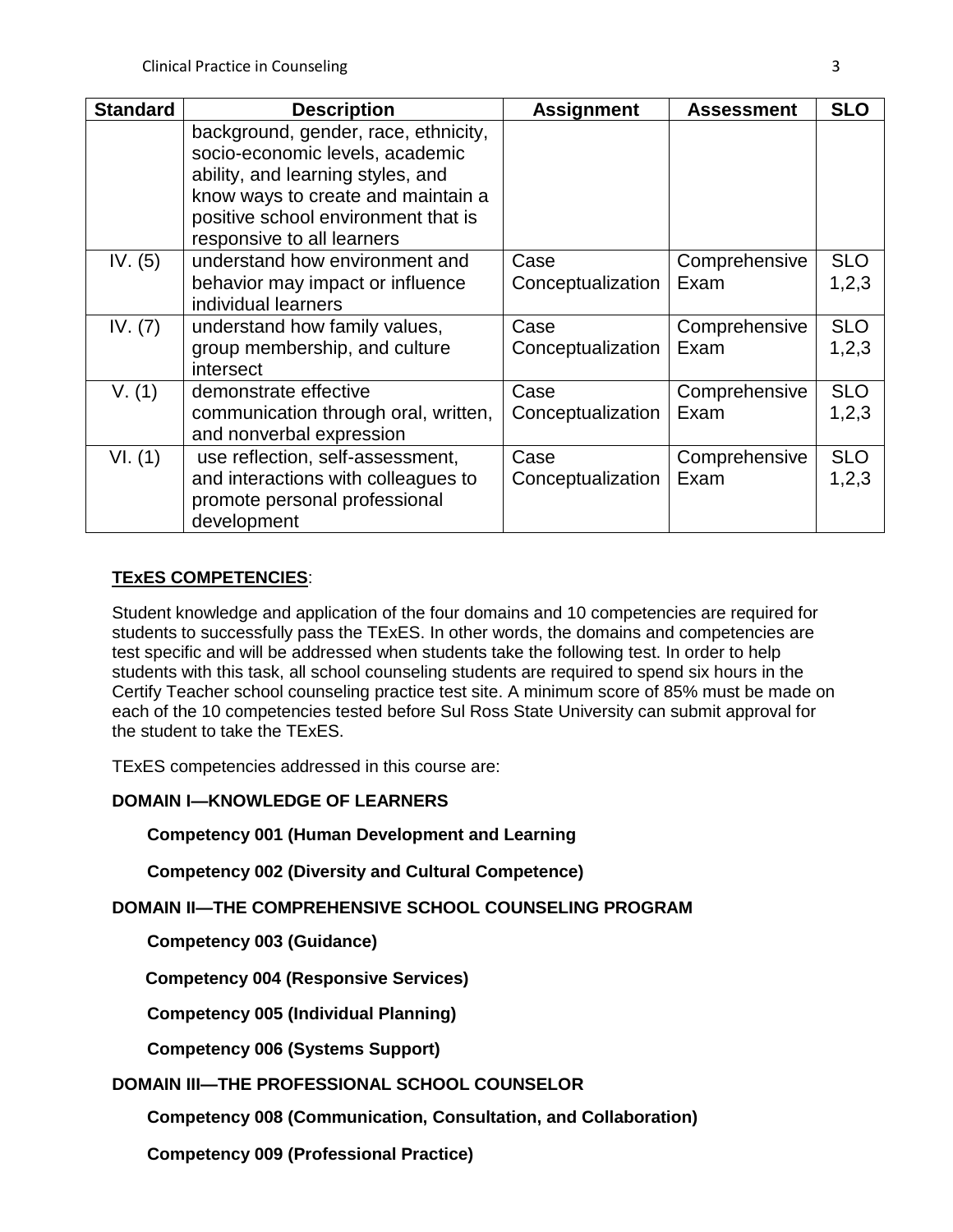## **DOMAIN IV—ANALYSIS AND RESPONSE**

## **Competency 010 (Analysis and Response)**

| <b>Domain</b>                      | <b>Description</b>                                                                                                                                                                                                                                     | <b>Assignment</b>         | <b>Assessment</b>  | <b>SLO</b>          |
|------------------------------------|--------------------------------------------------------------------------------------------------------------------------------------------------------------------------------------------------------------------------------------------------------|---------------------------|--------------------|---------------------|
| <b>Competency</b><br>$I. 001. A-G$ | Understand theories and processes<br>of human development and<br>learning as well as factors that<br>influence development and<br>learning.                                                                                                            | Case<br>Conceptualization | Certify<br>Teacher | <b>SLO</b><br>1,2,3 |
| $I.002A-H$                         | Understand diversity issues and<br>cultural competencies related to<br>school counseling and<br>environments that promote respect<br>and affirmation for all students.                                                                                 | Case<br>Conceptualization | Certify<br>Teacher | <b>SLO</b><br>1,2,3 |
| II. 003 A-F                        | Understand instructional practices<br>and strategies for facilitating<br>students' educational, career,<br>personal, and social growth and<br>development as articulated in The<br><b>Texas Model for Comprehensive</b><br>School Counseling Programs. | Case<br>Conceptualization | Certify<br>Teacher | <b>SLO</b><br>1,2,3 |
| II. 004 A-K                        | Understand techniques for<br>designing supports and<br>interventions to address the needs,<br>concerns, and challenges affecting<br>students' continued educational,<br>career, personal, and social<br>development                                    | Case<br>Conceptualization | Certify<br>Teacher | <b>SLO</b><br>1,2,3 |
| II. 005 A-G                        | Understand techniques and<br>strategies for guiding students in<br>planning, monitoring, and<br>managing their individual<br>educational, career, personal, and<br>social development.                                                                 | Case<br>Conceptualization | Certify<br>Teacher | <b>SLO</b><br>1,2,3 |
| II. 006 $A-E$                      | Understand procedures, processes,<br>and strategies for providing<br>systems support.                                                                                                                                                                  | Case<br>Conceptualization | Certify<br>Teacher | <b>SLO</b><br>1,2,3 |
| III. 008 A-G                       | Understand practices and<br>strategies for effective<br>communication, consultation, and<br>collaboration within the school<br>and community.                                                                                                          | Case<br>Conceptualization | Certify<br>Teacher | <b>SLO</b><br>1,2,3 |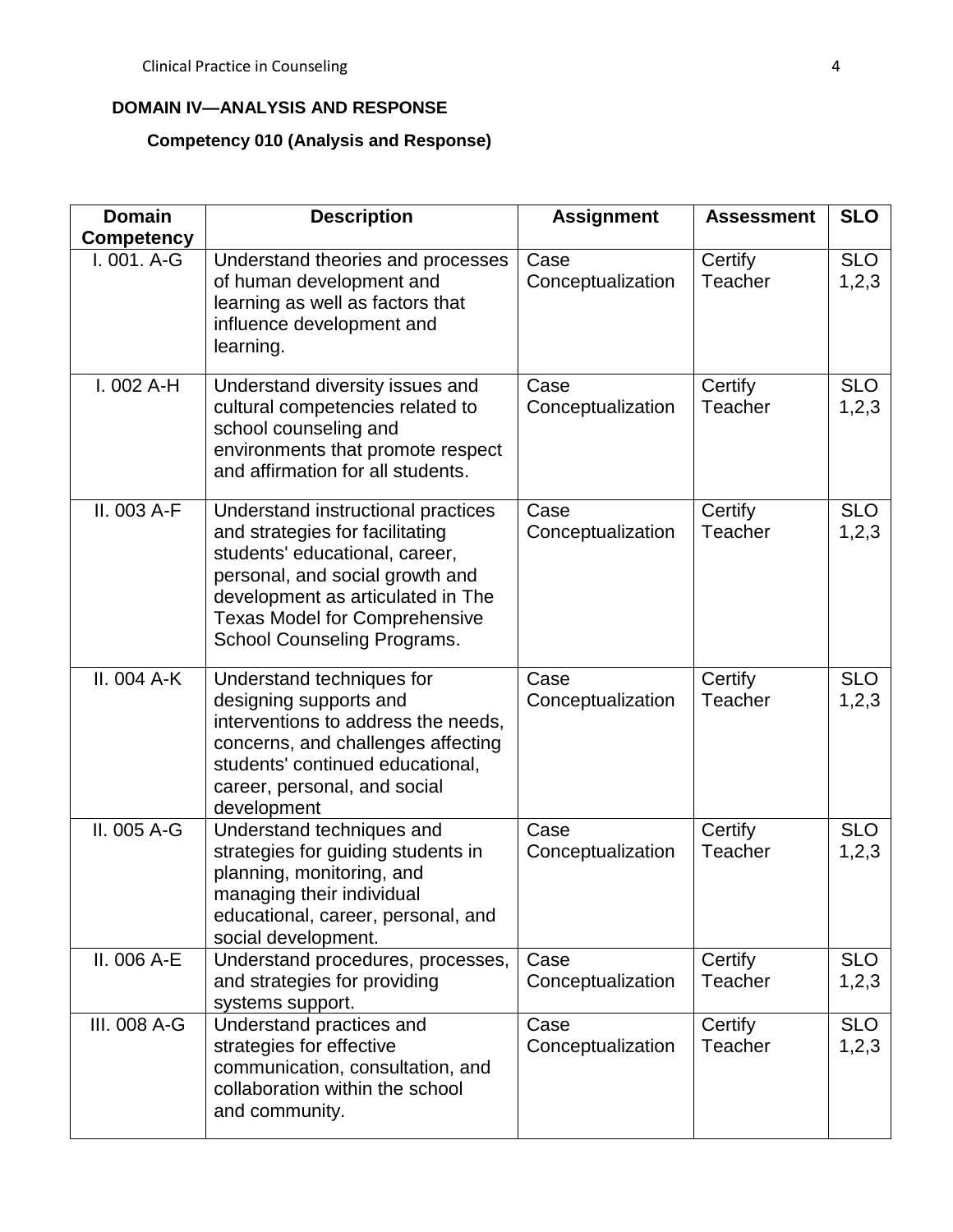| <b>Domain</b> | <b>Description</b>                                                                                                                                                                 | <b>Assignment</b>         | <b>Assessment</b>  | <b>SLO</b>          |
|---------------|------------------------------------------------------------------------------------------------------------------------------------------------------------------------------------|---------------------------|--------------------|---------------------|
| Competency    |                                                                                                                                                                                    |                           |                    |                     |
| III. 009 A-J  | Understand the roles,<br>responsibilities, and orientation of<br>the professional school counselor<br>and legal and ethical standards of<br>practice in school counseling.         | Case<br>Conceptualization | Certify<br>Teacher | <b>SLO</b><br>1,2,3 |
| IV. 010 A-D   | In a written response, analyze and<br>interpret qualitative and quantitative<br>data to identify a given student's<br>strengths and needs and design an<br>effective intervention. | Case<br>Conceptualization | Certify<br>Teacher | <b>SLO</b><br>1,2,3 |

## **19 TAC §228.30 include:**

Mental Health, Substance Abuse, & Youth Suicide 19 TAC §228.30(c) (3)

## **COURSE OBJECTIVES:**

The student will:

- 1. Review current literature and practice on the nature of the helping relationship.
- 2. Demonstrate a practical understanding of basic responding skills through counseling role play activities.
- 3. Actively participate in class activities, which includes assuming the role of counselor or client, as requested.
- 4. Observe peers and offer critique on the appropriateness of their counseling behaviors.
- 5. Compare and contrast counseling techniques appropriate for various client populations, including multicultural populations.
- 6. Demonstrate an ability to apply current legal and ethical thinking to the practice of counseling.
- 7. Examine how stress can lead to therapist impairment, and develop a personal strategy for maintaining health and wellness.

## **STUDENT LEARNING OUTCOMES:**

The student will be able to:

- 1. Demonstrate their ability to apply within guidance and counseling, their knowledge of human development, diversity, and factors that affect client's ability to achieve their potential
- 2. Demonstrate their ability to plan, implement, and evaluate a developmental counseling program, this program will incorporate assessment, as well as individual and group counseling services utilizing appropriate theoretical frameworks, techniques, and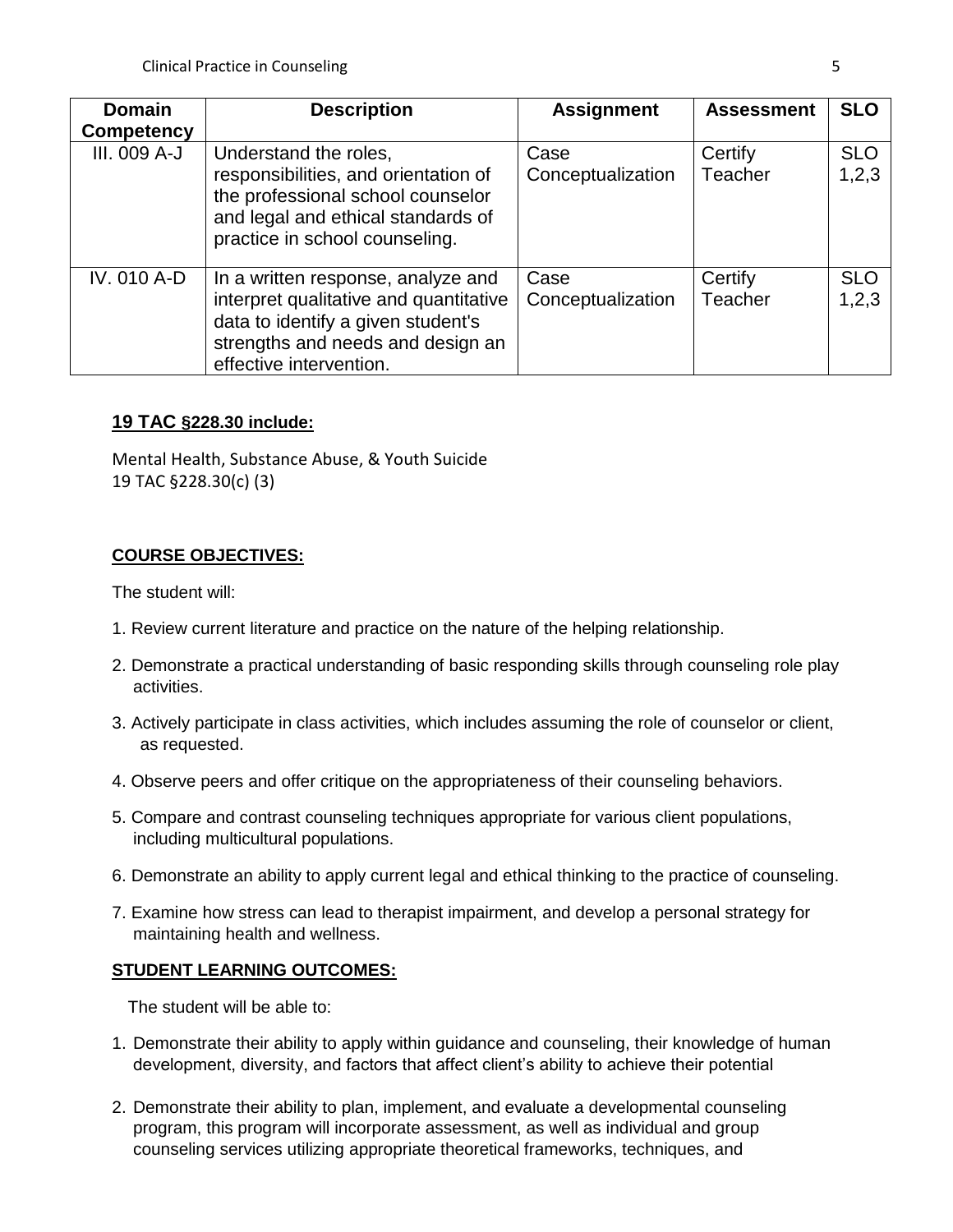interventions to address personal, interpersonal/social, and educational needs.

3. Demonstrate the ability to communicate and collaborate effectively with others in diverse settings, including the community in order to facilitate client success, and will demonstrate the ability to apply ethical, legal, and professional standards.

#### **COUNSELOR EDUCATION MARKETABLE SKILLS:**

- 1. Graduates will demonstrate oral and written communication skills to apply in careers related to mental and behavioral health including school counseling.
- 2. Graduates will demonstrate knowledge of ethics, social justice issues, and multicultural concerns to apply in careers related to mental and behavioral health including school counseling.
- 3. Graduates will demonstrate knowledge of human growth development throughout the lifespan to apply in careers related to mental and behavioral health including school counseling.

#### **DISTANT LEARNING STATEMENT**

Students enrolled in distance education courses have equal access to the university's academic support services, such as Smarthinking, library resources, such as online databases, and instructional technology support. For more information about accessing these resources, visit the SRSU website. Students should correspond using Sul Ross email accounts and submit online assignments through Blackboard, which requires secure login information to verify students' identities and to protect students' information. The procedures for filing a student complaint are included in the student handbook. Students enrolled in distance education courses at Sul Ross are expected to adhere to all policies pertaining to academic honesty and appropriate student conduct, as described in the student handbook. Students in web-based courses must maintain appropriate equipment and software, according to the needs and requirements of the course, as outlined on the SRSU website.

### **ACADEMIC INTEGRITY:**

Students in this class are required to demonstrate scholarly behavior and academic honesty in the use of intellectual property. A scholar is expected to be timely, prepared, and focused. Meaningful, respectful, and pertinent online participation is also expected.

Examples of academic dishonesty include but are not limited to: submitting work as original that was used in whole or part for another course and/or professor; turning in another person's work as one's own; copying from professional works or internet sites without citation.

### **SAFE ASSIGN:**

The Safe Assignment Tool is an advanced plagiarism prevention system deeply integrated with the Blackboard Learning Management System. SafeAssignment compares student papers submitted to Blackboard against an enormous wide range of sources and provides instructors with detailed Originality Reports. Because of SafeAssignment's flexibility, this product is an effective plagiarism prevention system that helps instructors to raise student awareness about plagiarism and to educate students about the ways to avoid plagiarism. You can check your similarity report and make corrections if needed. With your similarity report, you will note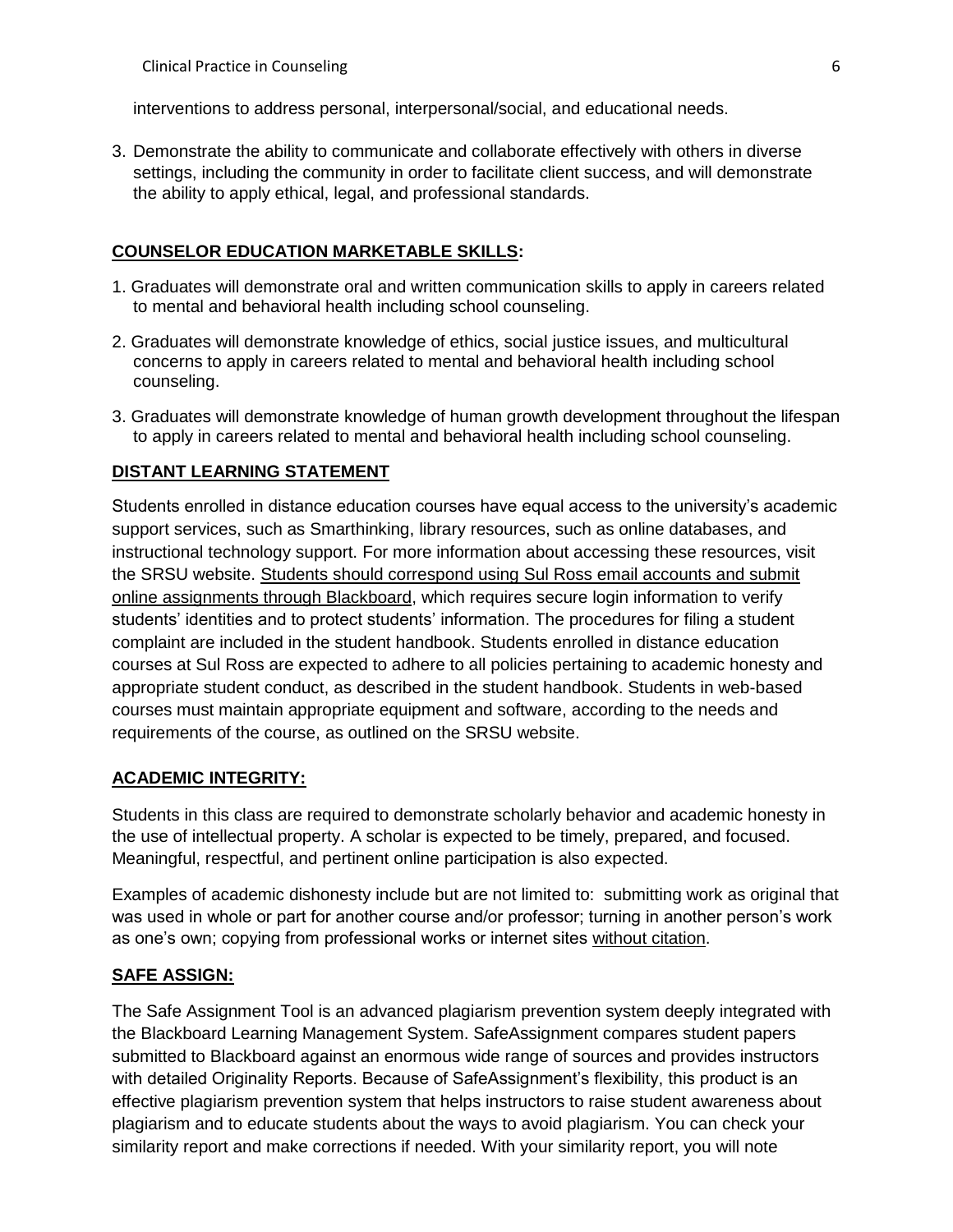highlighted areas that have similarity noted between your paper and another source. You will click on the tab within the colored square to see the percentage of the similarity. Percentages above 20% must be corrected. It does not matter if the source that is being noted for similarity is not the same source that you used. The system is telling you what you have written is too similar to another source and you need to make corrections. You may need to change up some of the wording or order of information to make it your information. More than three or four words in a row that are identical to the originating author can be detected. You can submit your paper as many times as you would like. This system is designed to assist students with increasing awareness of plagiarism. Typically, plagiarism is an accidental occurrence and occurs when students do not realize their writing is overly similar to another source.

## **ADA (Americans with Disabilities Act)**

## **SRSU DISABILITY SERVICES:**

Sul Ross State University (SRSU) is committed to equal access in compliance with Americans with Disabilities Act of 1973. It is SRSU policy to provide reasonable accommodations to students with documented disabilities. It is the Student's responsibility to initiate a request. Please contact me, Ms. Rebecca Greathouse Wren, M.Ed., LPC-S, Director/Counselor, Accessibility Services Coordinator, Ferguson Hall (Suite 112) at 432.837.8203; mailing address is P.O. Box C-122, Sul Ross State University, Alpine, Texas 79832. Students should then contact the instructor as soon as possible to initiate the recommended accommodations.

## **ATTENDANCE POLICY:**

You are responsible for reviewing the university policies on Absences and Class Attendance in the SRSU Student Handbook. Because this is such an abbreviated weekend format course, attendance at and prompt arrival for ALL class sessions is required to pass this course. If unable to attend a class session, please contact the instructor and know that you will be dropped from the course. Missing a single day of the two-day-weekend format classes will cause you to be dropped from the course. SRSU

## **PARTICIPATION POLICY:**

Since ED 7301 is an online course, participation will be evaluated in Blackboard online discussions. It is the student's responsibility to check the Discussion Board and Sul Ross email *DAILY* for the duration of the course. In order for you to remain enrolled in ED 7301, you must reply to the Blackboard Discussion Board "Online Participation Policy" forum by the deadline posted on the Due Dates listing contained in this syllabus. It is policy at Sul Ross State University that if a student is enrolled in an online course and fails to stay active for a period of 3 weeks, fails to submit assignments, and/or does not reply to emails from the instructor, he/she will receive a final grade of "F." You may access the "Online Participation Policy" forum by entering Blackboard, then selecting Discussion Board. Please follow the directions regarding your required response.

## **COURSE REQUIREMENTS:**

**Technology Requirements:** Since the Counselor Education Program is a predominately web delivered program, students are required to have their own computers and internet that can handle the required technology, including audio, a camera, Chrome, Blackboard, Zoom, youtube, and other applications. Not having the technology at your disposal at any time is not an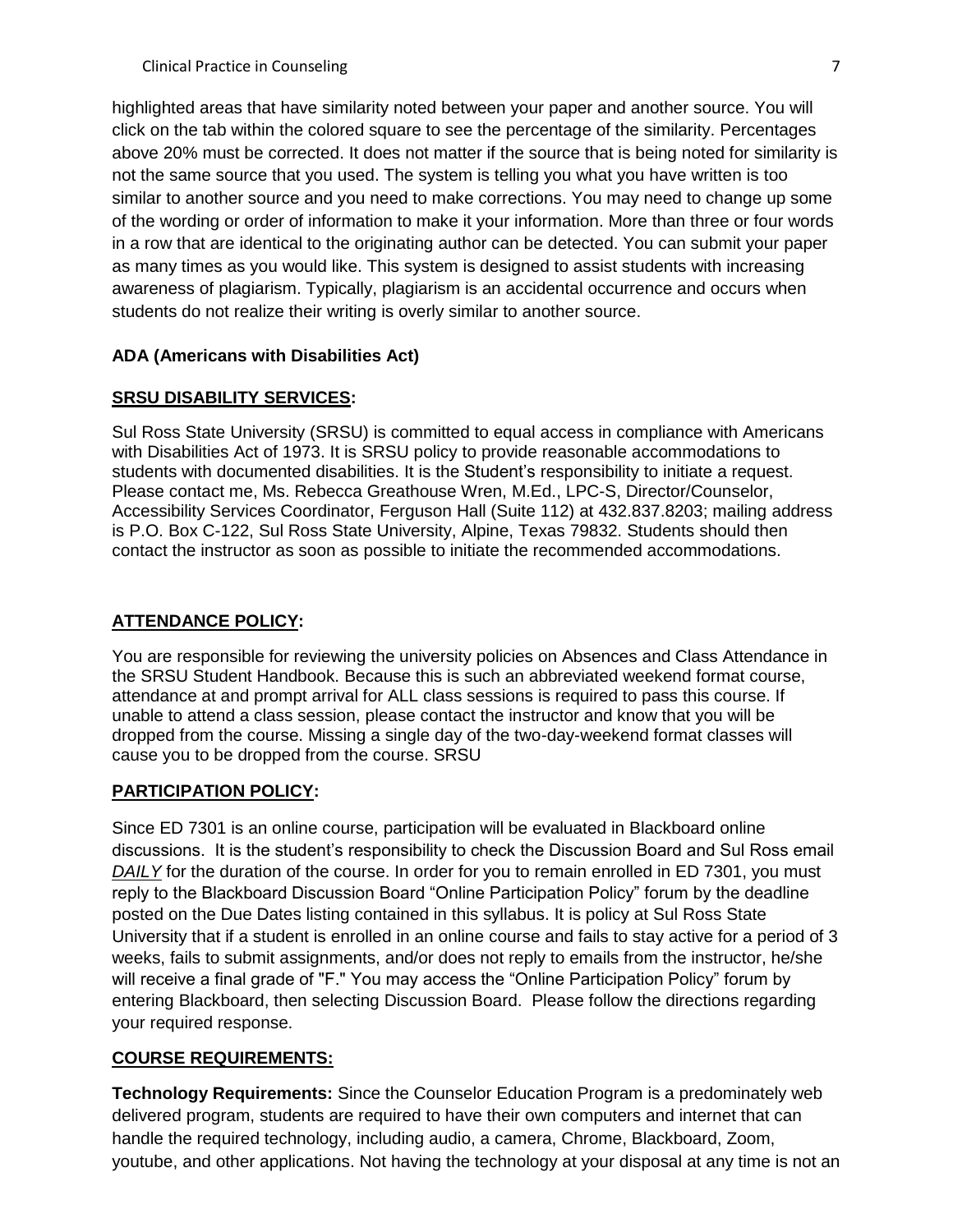excuse for failure to submit an assignment, join in a Zoom or Blackboard session, or take an exam.

#### *Students will:*

*• Attend all virtual classes and participate in discussions and activities. Failure to attend a class will result in course failure.*

- *Complete reading assignments and study the material prior to class meetings.*
- *Complete out-of-class assignments and deliver in-class presentation.*
- *Take exams.*
- *Practice professional conduct and ethics.*
- *Practice respectful learning exchanges*

#### **General Format for Written Work.**

Papers must be typed using APA format. Which includes, 1 inch margins, 11-point Ariel type, and double line spacing. Begin numbering with the title page, edit for spelling, grammar, clarity, and logic of idea development.

SafeAssign is used to assist with quality of writing.

**NOTE:** Your writing reflects your professionalism. A paper with multiple errors will receive a reduction in grade. Along with your 7th Edition APA manual, http://www.apastyle.org is a good reference web site for APA guidelines. Typically, each paragraph will have at least one cited source. Even if you have re-written the information in your own words, you must cite the source. If you use a quote the page number from where it came from in the source is required.

#### **Personal Wellness Plan.**

This assignment is intended to help you become more aware of and comfortable with practicing self-care. Counseling requires focusing on the needs of clients. Counselors must recognize that if they do not care for themselves, they eventually will no longer be able to provide care for their clients. Self-care is both a practical necessity and a professional ethical mandate. Develop your own personal wellness action plan: -Consider your main spheres of activity—academics, family, finances, work, etc. -Identify specific stresses in your life. -Create an integrated plan that addresses your specific stresses. -Explain how each of your chosen coping strategies will help. (Specific instructions are provided in Blackboard)

#### **Case Presentation.**

This assignment requires you to demonstrate your ability to organize your clinical thinking about a case and provides an opportunity for you to show your counseling-related skills. The instructor will assign a fictitious individual, in a school, counseling center, or other professional counseling setting. You will "flesh out" the details of your case and prepare both an oral and a written case presentation. (Specific instructions are provided in Blackboard)

The oral presentation must include information from: -assessment and/or testing,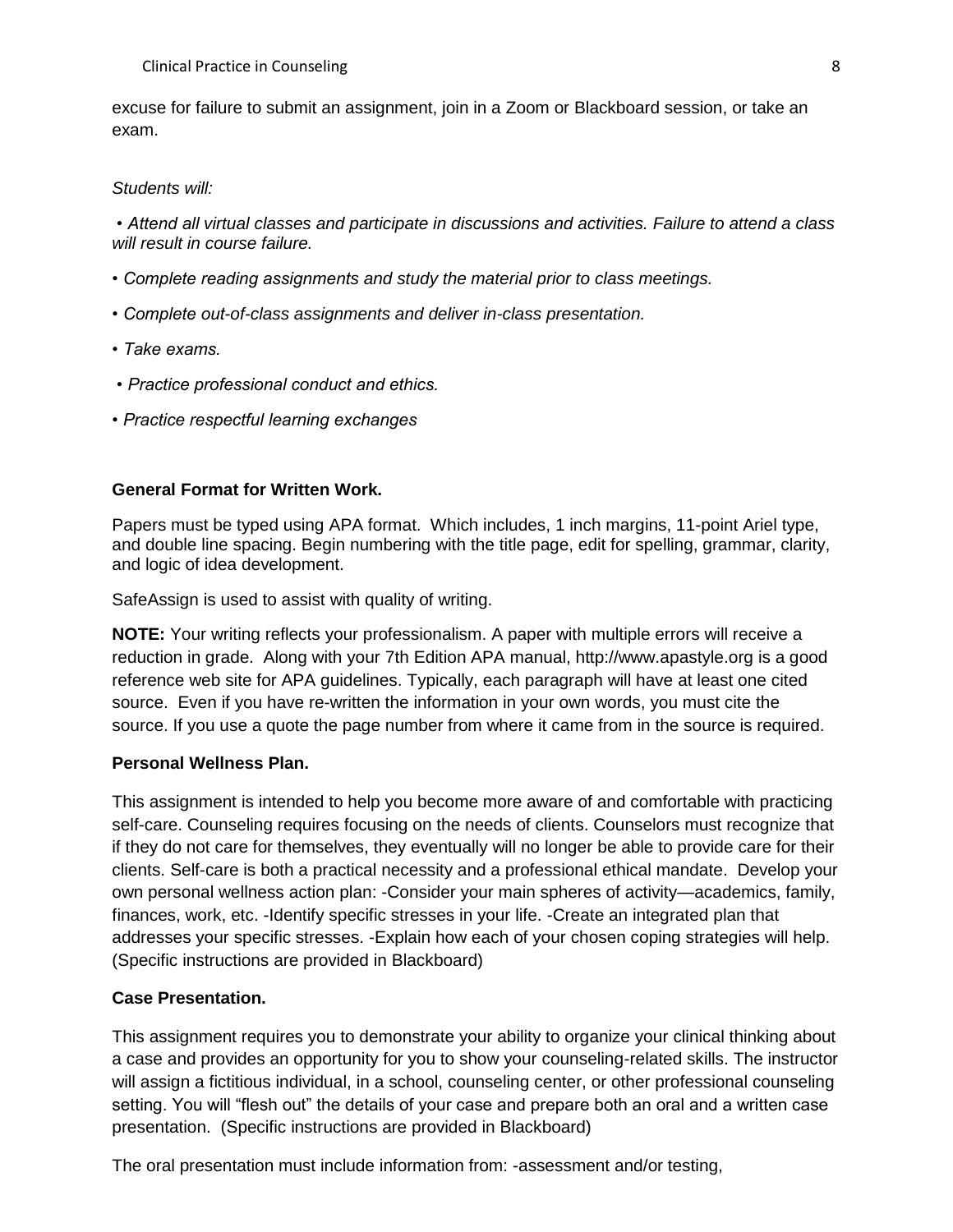Clinical Practice in Counseling 9

-your diagnostic formulation,

-your initial treatment plan, and

-portions of an interview.

The interview may be enacted live, read to the class, or presented in an audio or video recording.

Your oral presentation must be at least 20 minutes. (You will be penalized for not meeting the time requirement or exceeding the time limit by 5 minutes, and may be cut off, so please develop and practice your presentation to fit within the time limit.)

(Specific instructions are provided in Blackboard)

NO phones, lab tops or tablets other than what you are using to Zoom for class are allowed while other students are presenting.

#### **EVALUATION/GRADING POLICY:**

Your grade for this course will be determined by evidence of the quality of your learning as demonstrated by your performance on the following:

| Personal Wellness Plan                   |  | 20%        |                                          |     |   |
|------------------------------------------|--|------------|------------------------------------------|-----|---|
| <b>Case Conceptualization Paper</b>      |  | <b>20%</b> |                                          |     |   |
| Oral Case Conceptualization Presentation |  | <b>20%</b> |                                          |     |   |
| Exams                                    |  |            |                                          | 30% |   |
| <b>Participation (Practice Cases)</b>    |  | 10%        |                                          |     |   |
| Course Grade:                            |  | A          | В                                        | C   | F |
|                                          |  |            | 91% - 100% 81% - 90% 71% - 80% Below 71% |     |   |

**NOTE:** Graduate students must maintain a 3.0 GPA to remain in good standing.

#### Late work will not be accepted

If you make a C, you will retake the course.

*Each student will be expected to stay in regular communication with their professor and will be required to respond to emails sent to your Sul Ross email and/or telephone calls initiated by the professor within two days. If a timely response is not received, 50 points will be deducted from your overall grade. (No Excuses)*

ASSIGNMENT DESCRIPTIONS NOTE: **Late work is not accepted.**

#### **SCHEDULE/DUE DATES:**

Please complete the reading assignments and study the material PRIOR to each class. Come prepared to discuss the material in class. Late work is not accepted.

#### **August 23 – Online ED 7316 course officially begins**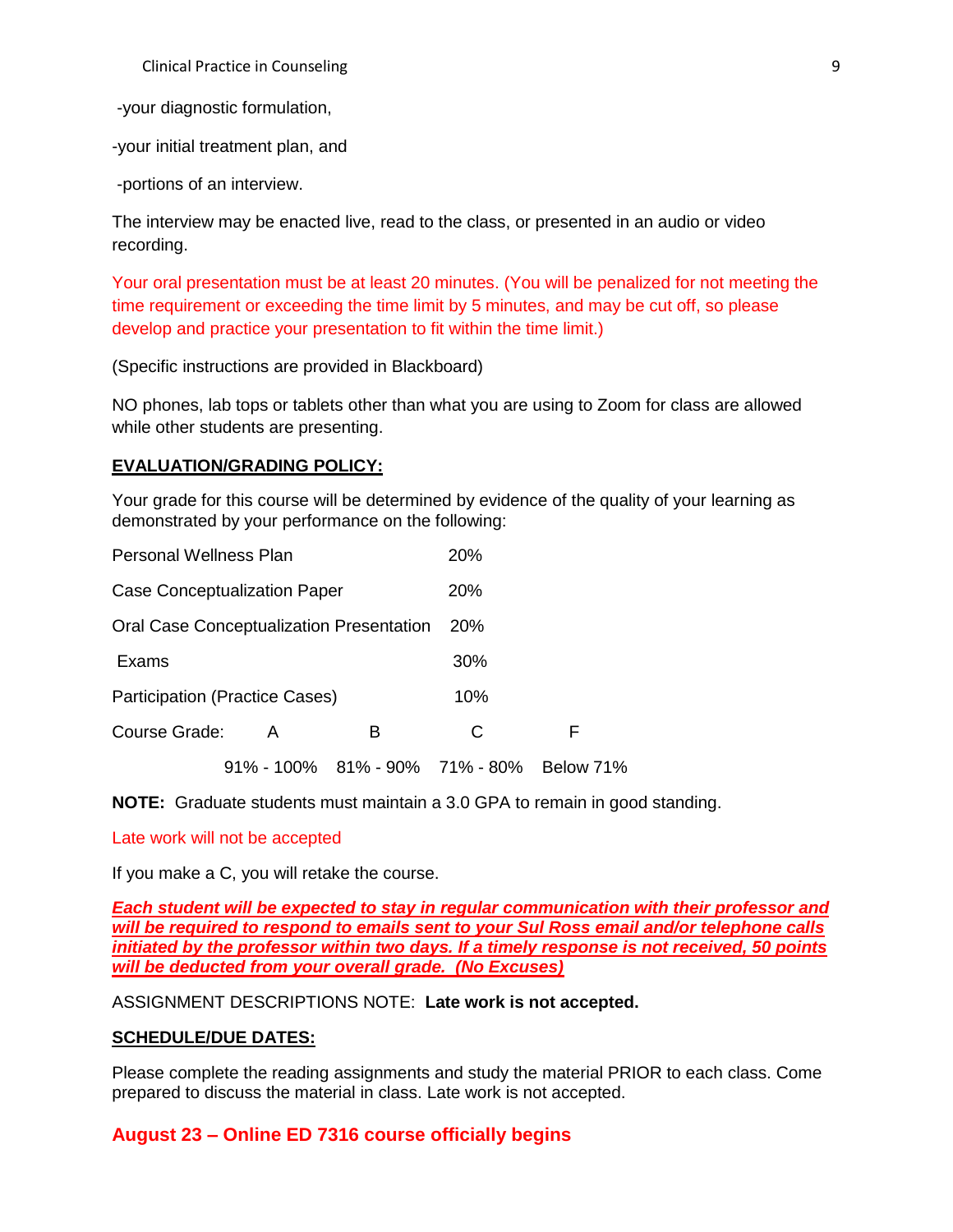## **Introduce yourself and sign the online participation policy in Discussion – Due August 27**

# **MODULE ONE**

Prepare for Class

# **MODULE TWO - SESSION 1** - Class will meet in Teams from 9 am (CST) to 5 pm (CST)

## **Saturday, September 11**

- Be prepared to answer the following questions:
- What is your greatest fear in terms of using counseling skills? How will you overcome this fear?
- What are your goals for this class?
- Discuss the Syllabus and assignments
- Ethical Codes
- Hofstede's Axis of Cultural Values
- Bronfenbrenner's Micro and Meso Systems
- Counseling Theories
- Also be prepared to discuss the assigned text chapters
- Young: Chapters 1, 2, and 3
- Cormier: Chapters 1, 2, and 3

## **Sunday, Sunday September 12**

- o **Exam 1**: Young: Chapters 1, 2, and 3
- o **Exam 1**: Cormier: Chapter 1
- o **Exam 2**: Cormier: Chapter 2
- o **Exam 3**: Cormier: Chapter 3

# **MODULE THREE**

## Prepare for Class

# **MODULE FOUR - SESSION 2** - Class will meet in TEAMS from 9 am (CST) to 5 pm (CST)

## **Saturday, October 2**

- o ABCs of LBTQIA in Counseling Dr. Nate Smith, SRSU
- o LBGTQ Assessments sponsored by the ACA
- o Personal Wellness Plan
- o Discuss Case Conceptualizations Carole and Derek
- o *What about Bob?* Due
- o Adult Assessments
- o Child and Adolescent Assessments
- o Suicide Assessments
- o Kognito: At-Risk Populations Assessments
- o Young: Chapters 4, 5, and 6
- o Cormier: Chapters 4, 5, and 6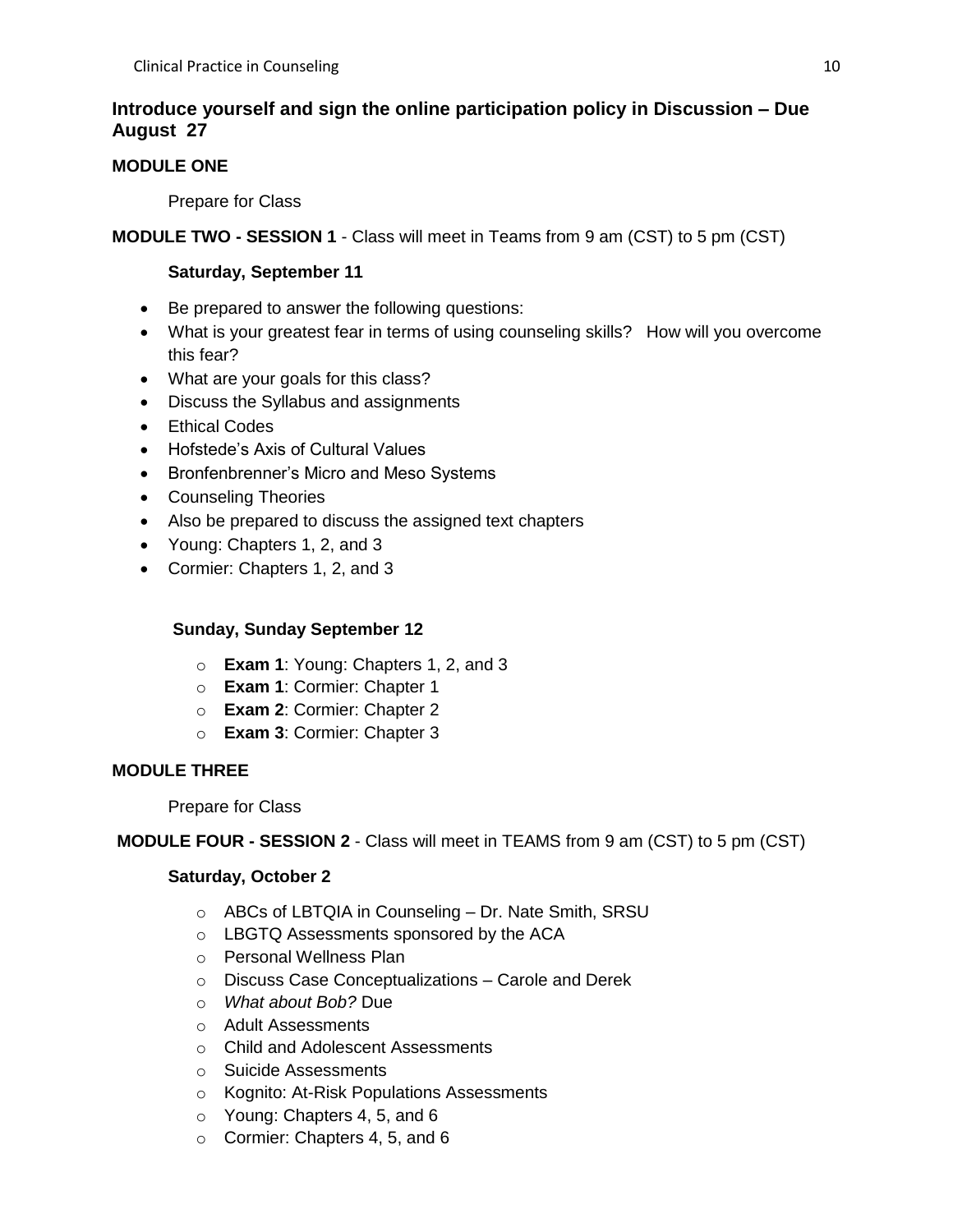## **Sunday, October 3**

- o **Exam 2**: Young Chapters 4 ,5, and 6
- o **Exam 4**: Cormier: Chapter 4
- o **Exam 5:** Cormier: Chapter 5
- o **Exam 6:** Cormier: Chapter 6
- o **Kognito –** At Risk for Elementary School Educators, At Risk for Middle School Educators, At Risk for High School Educators Certificates

## **MODULE FIVE**

Prepare for Class

**MODULE SIX - SESSION 3 -** Class will meet in TEAMS from 9 am (CST) to 5 pm (CST)

## **Saturday, October 23**

- o Young: Chapters 7, 8, and 9
- o Cormier: Chapters 7 and 8
- o Discuss Personal Wellness Plan
- o Mindfulness, Relaxation and Self Care Gregory Hickey, LPC

## **Sunday, October 24**

- o Personal Wellness Plan by 12:00 (CST), Midnight (Submit through Blackboard)
- o **ACA** LBGTQ Certificates Due
- o **Exam 3**: Young Chapters 7, 8, and 9
- o **Exam 7**: Cormier: Chapter 7
- o **Exam 8**: Cormier: Chapter 8
- o **LBGTQ –** Training Certificate

## **MODULE SEVEN**

Prepare for Class

## **MODULE EIGHT - SESSION 4 -** Class will meet in TEAMS from 9 am (CST) to 5 pm (CST)

## **Saturday, November 13**

- o Young: Chapters 10, 11, and 12
- o Cormier: Chapters 9 and 10
- o Oral Case Presentations (in TEAMS)

## **Sunday, November 14**

- $\circ$  Written Case Presentation by 12:00 (CST), Midnight (submit through Blackboard)
- o **Exam 4**: Young Chapters 10, 11, and 12
- o **Exam 9**: Cormier Chapters 9
- o **Exam 10:** Cormier Chapter 10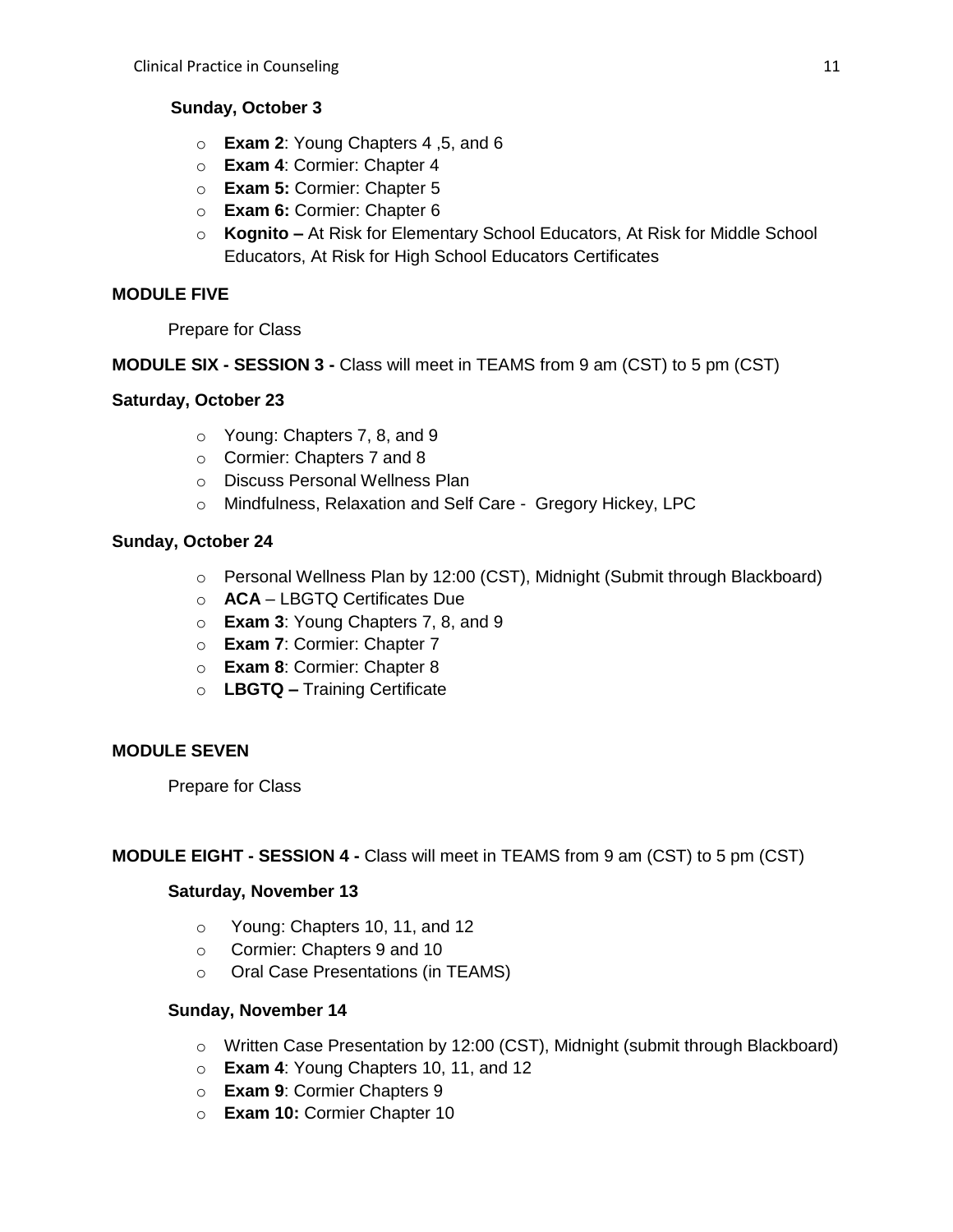| Sub-skill                                       | <b>Beginning</b>                                                                                                                                                    | <b>Basic</b>                                                                                                                                                                             | <b>Proficient</b>                                                                                                                                                                        | <b>Advanced</b>                                                                                                                                                                                                | <b>Exceptional</b>                                                                                                                                                                                               | <b>Score</b> |
|-------------------------------------------------|---------------------------------------------------------------------------------------------------------------------------------------------------------------------|------------------------------------------------------------------------------------------------------------------------------------------------------------------------------------------|------------------------------------------------------------------------------------------------------------------------------------------------------------------------------------------|----------------------------------------------------------------------------------------------------------------------------------------------------------------------------------------------------------------|------------------------------------------------------------------------------------------------------------------------------------------------------------------------------------------------------------------|--------------|
|                                                 | 1                                                                                                                                                                   | $\mathbf{2}$                                                                                                                                                                             | 3                                                                                                                                                                                        | 4                                                                                                                                                                                                              | 5                                                                                                                                                                                                                |              |
| Integration<br><b>of</b><br>Knowledge           | The paper<br>did not<br>incorporate<br>knowledge<br>from the<br>literature or<br>class in<br>relevant and<br>meaningful<br>ways                                     | The paper<br>somewhat<br>incorporated<br>knowledge<br>from the<br>literature in<br>relevant and<br>meaningful<br>ways                                                                    | The paper<br>incorporated<br>knowledge<br>from the<br>literature in<br>relevant and<br>meaningful<br>ways                                                                                | The paper<br>effectively<br>incorporated<br>knowledge<br>from the<br>literature in<br>relevant and<br>meaningful<br>ways                                                                                       | The paper<br>very<br>effectively<br>incorporated<br>knowledge<br>from the<br>literature in<br>relevant and<br>meaningful<br>ways                                                                                 |              |
| Organizatio<br>n and<br><b>Presentatio</b><br>n | The paper<br>lacked topic<br>sentences,<br>transitions<br>from one<br>topic to<br>another,<br>relevant<br>connections<br>among<br>topics, and<br>a seamless<br>flow | The paper<br>occasionally<br>included<br>topic<br>sentences,<br>transitions<br>from one<br>topic to<br>another,<br>relevant<br>connections<br>among<br>topics, and a<br>seamless<br>flow | The paper<br>consistently<br>included<br>topic<br>sentences,<br>transitions<br>from one<br>topic to<br>another,<br>relevant<br>connections<br>among<br>topics, and<br>a seamless<br>flow | The paper<br>consistently<br>and<br>effectively<br>employed<br>topic<br>sentences,<br>transitions<br>from one<br>topic to<br>another,<br>relevant<br>connections<br>among<br>topics, and a<br>seamless<br>flow | The paper<br>uniformly<br>and very<br>effectively<br>employed<br>topic<br>sentences,<br>transitions<br>from one<br>topic to<br>another,<br>relevant<br>connections<br>among<br>topics, and a<br>seamless<br>flow |              |
| <b>Focus</b>                                    | The paper's<br>topic lacked<br>focus and a<br>clear<br>direction                                                                                                    | The paper's<br>topic had<br>occasional<br>focus,<br>direction,<br>and purpose                                                                                                            | The paper's<br>topic had<br>focus and<br>clarity of<br>direction<br>and purpose                                                                                                          | The paper's<br>topic had<br>effective<br>focus and<br>clarity of<br>direction and<br>purpose                                                                                                                   | The paper's<br>topic had<br>very effective<br>focus and<br>clarity of<br>direction and<br>purpose                                                                                                                |              |
| Level of<br>Coverage                            | The paper<br>lacked<br>depth,<br>elaboration,<br>and relevant<br>material                                                                                           | The paper<br>occasionally<br>included<br>depth,<br>elaboration,<br>and relevant<br>material                                                                                              | The paper<br>included<br>depth,<br>elaboration,<br>and relevant<br>material                                                                                                              | The paper<br>effectively<br>included<br>depth,<br>elaboration,<br>and relevant<br>material                                                                                                                     | The paper<br>very<br>effectively<br>included<br>depth,<br>elaboration,<br>and relevant<br>material                                                                                                               |              |
| Grammar/<br><b>Spelling</b>                     | The paper<br>contained                                                                                                                                              | The paper<br>contained                                                                                                                                                                   | The paper<br>contained                                                                                                                                                                   | The paper<br>contained                                                                                                                                                                                         | The paper<br>contained no                                                                                                                                                                                        |              |

## **WRITING RUBRIC FOR ALL WRITTEN ASSIGNMENTS AND DISCUSSIONS:**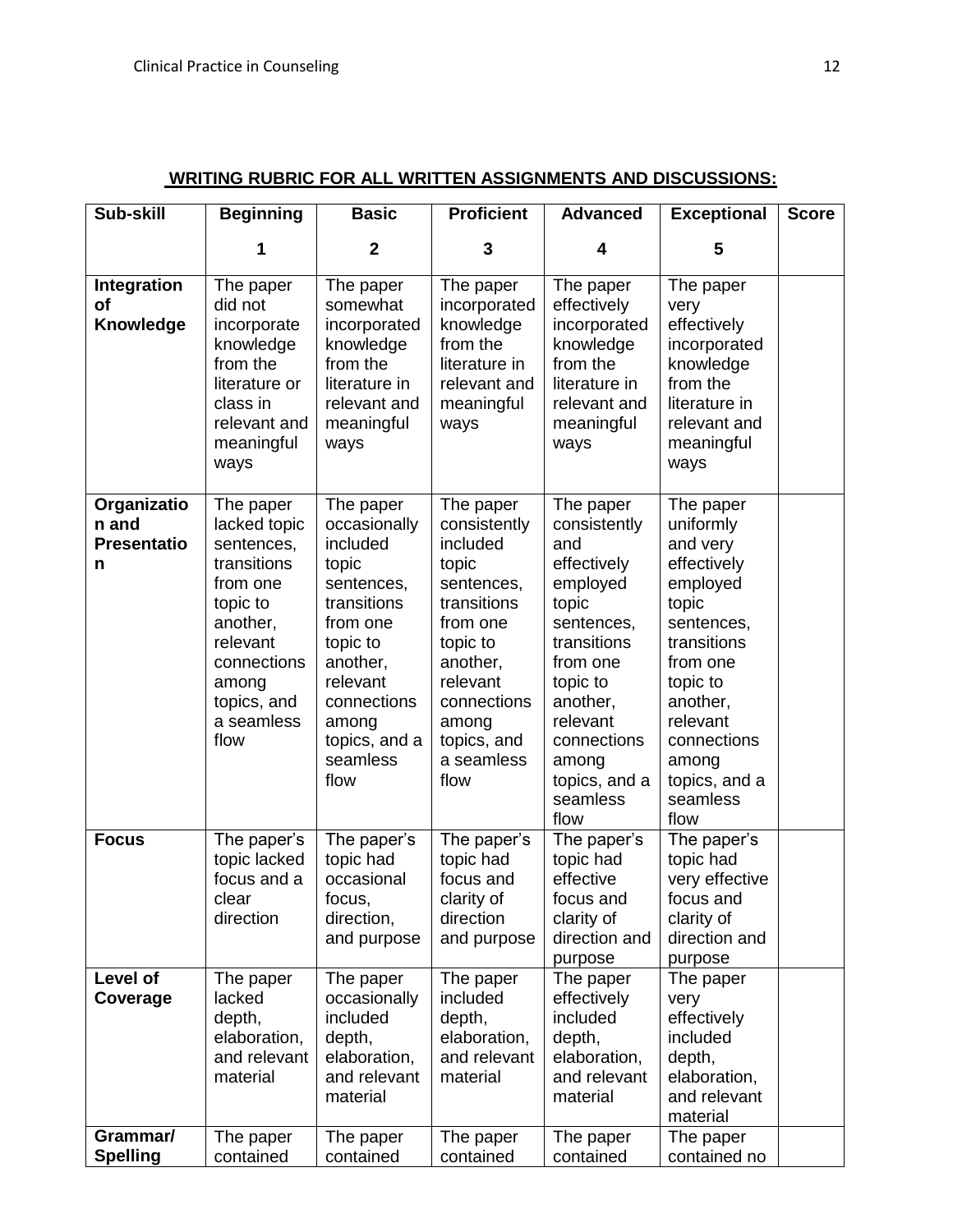| Sub-skill                        | <b>Beginning</b>                                                                                                                                                                                                            | <b>Basic</b>                                                                                                                                                                                                                    | <b>Proficient</b>                                                                                                                                                                                | <b>Advanced</b>                                                                                                                                                                                                 | <b>Exceptional</b>                                                                                                                                                                                               | <b>Score</b> |
|----------------------------------|-----------------------------------------------------------------------------------------------------------------------------------------------------------------------------------------------------------------------------|---------------------------------------------------------------------------------------------------------------------------------------------------------------------------------------------------------------------------------|--------------------------------------------------------------------------------------------------------------------------------------------------------------------------------------------------|-----------------------------------------------------------------------------------------------------------------------------------------------------------------------------------------------------------------|------------------------------------------------------------------------------------------------------------------------------------------------------------------------------------------------------------------|--------------|
|                                  | 1                                                                                                                                                                                                                           | $\overline{2}$                                                                                                                                                                                                                  | 3                                                                                                                                                                                                | 4                                                                                                                                                                                                               | 5                                                                                                                                                                                                                |              |
|                                  | numerous<br>errors of<br>grammar<br>and spelling                                                                                                                                                                            | some errors<br>of grammar<br>and spelling                                                                                                                                                                                       | very few<br>errors of<br>grammar<br>and spelling                                                                                                                                                 | only one or<br>two errors of<br>grammar<br>and spelling                                                                                                                                                         | errors of<br>grammar<br>and spelling                                                                                                                                                                             |              |
| <b>References</b><br>and Sources | The paper<br>did not<br>include<br>content<br>from peer<br>reviewed<br>journal<br>articles<br>and/or<br>scholarly<br>books/book<br>chapters<br>and instead<br>cited web<br>site material<br>of<br>questionabl<br>e veracity | The paper<br>included<br>content from<br>a few peer<br>reviewed<br>journal<br>articles and<br>scholarly<br>books/book<br>chapters<br>and instead<br>included<br>material<br>from web<br>sites of<br>questionable<br>credibility | The paper<br>included<br>content from<br>peer<br>reviewed<br>journal<br>articles and<br>scholarly<br>books/book<br>chapters<br>and only<br>included<br>material<br>from<br>credible<br>web sites | The paper<br>effectively<br>included<br>content from<br>peer<br>reviewed<br>journal<br>articles and<br>scholarly<br>books/book<br>chapters<br>and only<br>included<br>material<br>from<br>credible web<br>sites | The paper<br>very<br>effectively<br>included<br>content from<br>peer<br>reviewed<br>journal<br>articles or<br>scholarly<br>books/book<br>chapters and<br>only included<br>material from<br>credible web<br>sites |              |
| <b>APA Style</b>                 | The paper<br>did not use<br><b>APA</b> style                                                                                                                                                                                | The paper<br>was partly<br>based on<br>APA style                                                                                                                                                                                | The paper<br>was mostly<br>based on<br>APA style                                                                                                                                                 | The paper<br>was based<br>on APA style<br>with only a<br>few<br>exceptions                                                                                                                                      | The paper<br>was<br>completely<br>and<br>accurately<br>based on<br>APA style                                                                                                                                     |              |
| <b>Total Score</b>               |                                                                                                                                                                                                                             |                                                                                                                                                                                                                                 |                                                                                                                                                                                                  |                                                                                                                                                                                                                 |                                                                                                                                                                                                                  |              |
| <b>Mean Score</b>                |                                                                                                                                                                                                                             |                                                                                                                                                                                                                                 |                                                                                                                                                                                                  |                                                                                                                                                                                                                 |                                                                                                                                                                                                                  |              |

\_\_\_\_\_\_\_\_\_\_\_\_\_\_\_\_\_\_\_\_\_\_\_\_\_\_\_\_\_\_\_\_\_\_\_\_\_\_\_\_\_\_\_\_\_\_\_\_\_\_\_\_\_\_\_\_\_\_\_\_\_\_\_\_\_\_\_\_\_\_\_\_\_\_\_\_ \_\_\_\_\_\_\_\_\_\_\_\_\_\_\_\_\_\_\_\_\_\_\_\_\_\_\_\_\_\_\_\_\_\_\_\_\_\_\_\_\_\_\_\_\_\_\_\_\_\_\_\_\_\_\_\_\_\_\_\_\_\_\_\_\_\_\_\_\_\_\_\_\_\_\_\_ \_\_\_\_\_\_\_\_\_\_\_\_\_\_\_\_\_\_\_\_\_\_\_\_\_\_\_\_\_\_\_\_\_\_\_\_\_\_\_\_\_\_\_\_\_\_\_\_\_\_\_\_\_\_\_\_\_\_\_\_\_\_\_\_\_\_\_\_\_\_\_\_\_\_\_\_ \_\_\_\_\_\_\_\_\_\_\_\_\_\_\_\_\_\_\_\_\_\_\_\_\_\_\_\_\_\_\_\_\_\_\_\_\_\_\_\_\_\_\_\_\_\_\_\_\_\_\_\_\_\_\_\_\_\_\_\_\_\_\_\_\_\_\_\_\_\_\_\_\_\_\_\_ \_\_\_\_\_\_\_\_\_\_\_\_\_\_\_\_\_\_\_\_\_\_\_\_\_\_\_\_\_\_\_\_\_\_\_\_\_\_\_\_\_\_\_\_\_\_\_\_\_\_\_\_\_\_\_\_\_\_\_\_\_\_\_\_\_\_\_\_\_\_\_\_\_\_\_\_ \_\_\_\_\_\_\_\_\_\_\_\_\_\_\_\_\_\_\_\_\_\_\_\_\_\_\_\_\_\_\_\_\_\_\_\_\_\_\_\_\_\_\_\_\_\_\_\_\_\_\_\_\_\_\_\_\_\_\_\_\_\_\_\_\_\_\_\_\_\_\_\_\_\_\_\_ \_\_\_\_\_\_\_\_\_\_\_\_\_\_\_\_\_\_\_\_\_\_\_\_\_\_\_\_\_\_\_\_\_\_\_\_\_\_\_\_\_\_\_\_\_\_\_\_\_\_\_\_\_\_\_\_\_\_\_\_\_\_\_\_\_\_\_\_\_\_\_\_\_\_\_\_ \_\_\_\_\_\_\_\_\_\_\_\_\_\_\_\_\_\_\_\_\_\_\_\_\_\_\_\_\_\_\_\_\_\_\_\_\_\_\_\_\_\_\_\_\_\_\_\_\_\_\_\_\_\_\_\_\_\_\_\_\_\_\_\_\_\_\_\_\_\_\_\_\_\_\_\_ \_\_\_\_\_\_\_\_\_\_\_\_\_\_\_\_\_\_\_\_\_\_\_\_\_\_\_\_\_\_\_\_\_\_\_\_\_\_\_\_\_\_\_\_\_\_\_\_\_\_\_\_\_\_\_\_\_\_\_\_\_\_\_\_\_\_\_\_\_\_\_\_\_\_\_\_ \_\_\_\_\_\_\_\_\_\_\_\_\_\_\_\_\_\_\_\_\_\_\_\_\_\_\_\_\_\_\_\_\_\_\_\_\_\_\_\_\_\_\_\_\_\_\_\_\_\_\_\_\_\_\_\_\_\_\_\_\_\_\_\_\_\_\_\_\_\_\_\_\_\_\_\_ \_\_\_\_\_\_\_\_\_\_\_\_\_\_\_\_\_\_\_\_\_\_\_\_\_\_\_\_\_\_\_\_\_\_\_\_\_\_\_\_\_\_\_\_\_\_\_\_\_\_\_\_\_\_\_\_\_\_\_\_\_\_\_\_\_\_\_\_\_\_\_\_\_\_\_\_

Comments:\_\_\_\_\_\_\_\_\_\_\_\_\_\_\_\_\_\_\_\_\_\_\_\_\_\_\_\_\_\_\_\_\_\_\_\_\_\_\_\_\_\_\_\_\_\_\_\_\_\_\_\_\_\_\_\_\_\_\_\_\_\_\_\_\_\_\_